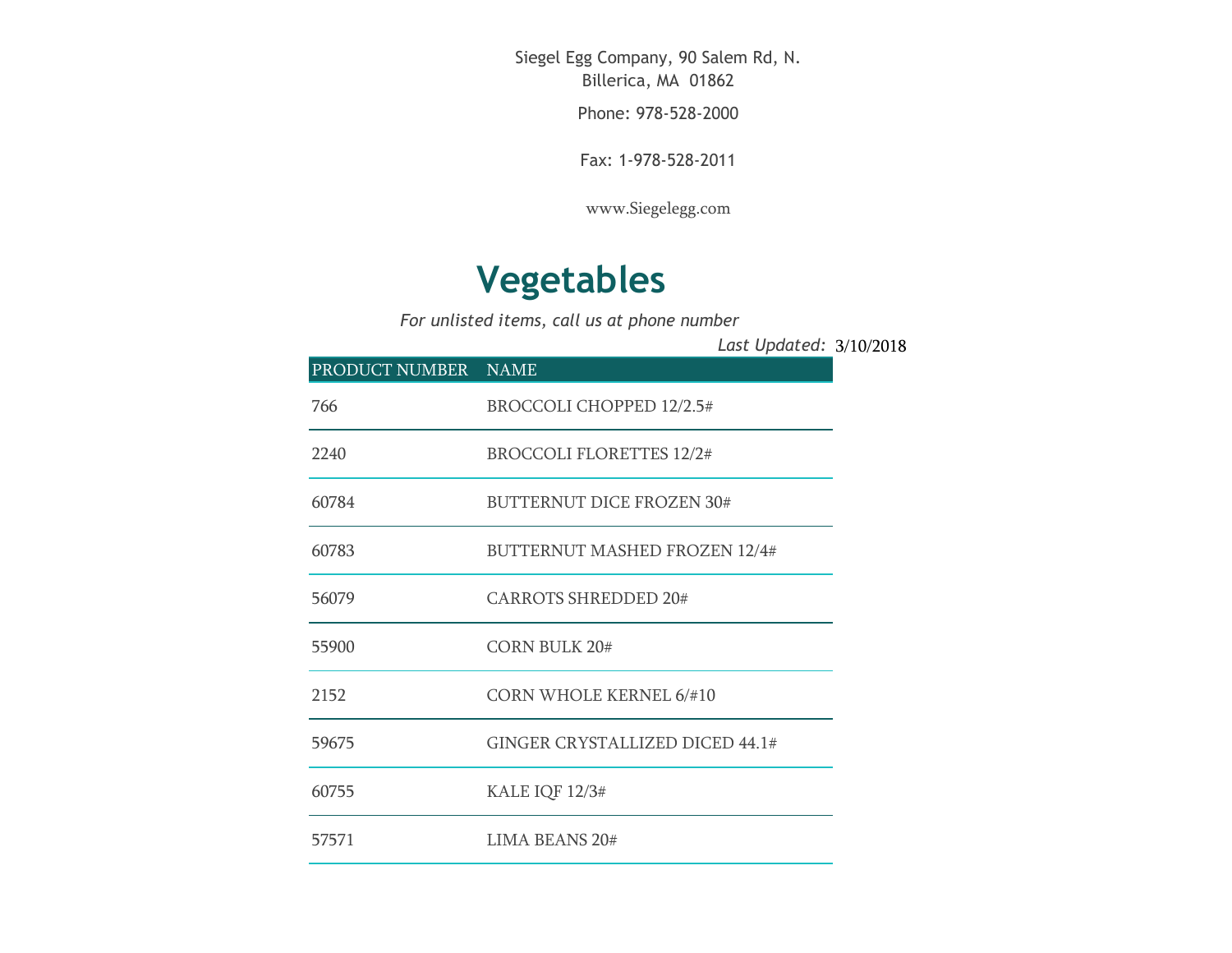| PRODUCT NUMBER NAME |                                          |
|---------------------|------------------------------------------|
| 772                 | <b>MUSHROOMS</b>                         |
| 63291               | ONION CHOPPED 40# SPECIAL LARGE          |
| 2235                | <b>ONION RINGS 10#</b>                   |
| 55901               | PEAS BULK 20#                            |
| 775                 | PEPPER STRIPS                            |
| 60058               | PEPPER STRIPS RED&GREEN 6/#10            |
| 55685               | PEPPERS RED CHOPPED 4/1                  |
| 60608               | PEPPERS RED IQF 20#                      |
| 59779               | PUMPKIN ASEPTIC 34#                      |
| 57861               | PUMPKIN SOLID PK 6/#10 LIBBY             |
| 56030               | PUMPKIN SOLID PK 6/#10 SENECA            |
| 60508               | PUMPKIN SOLID PK IMPORTED 6/#10          |
| 757                 | SPINACH CHOPPED 12/3#                    |
| 55826               | SPINACH IQF                              |
| 59160               | <b>SWEET POTATOES 6/#10</b>              |
| 60716               | <b>SWEET POTATOES MASHED 6/#10 BRUSE</b> |
| 57417               | TOMATO CRUSHED PEAR SAN BENITO           |